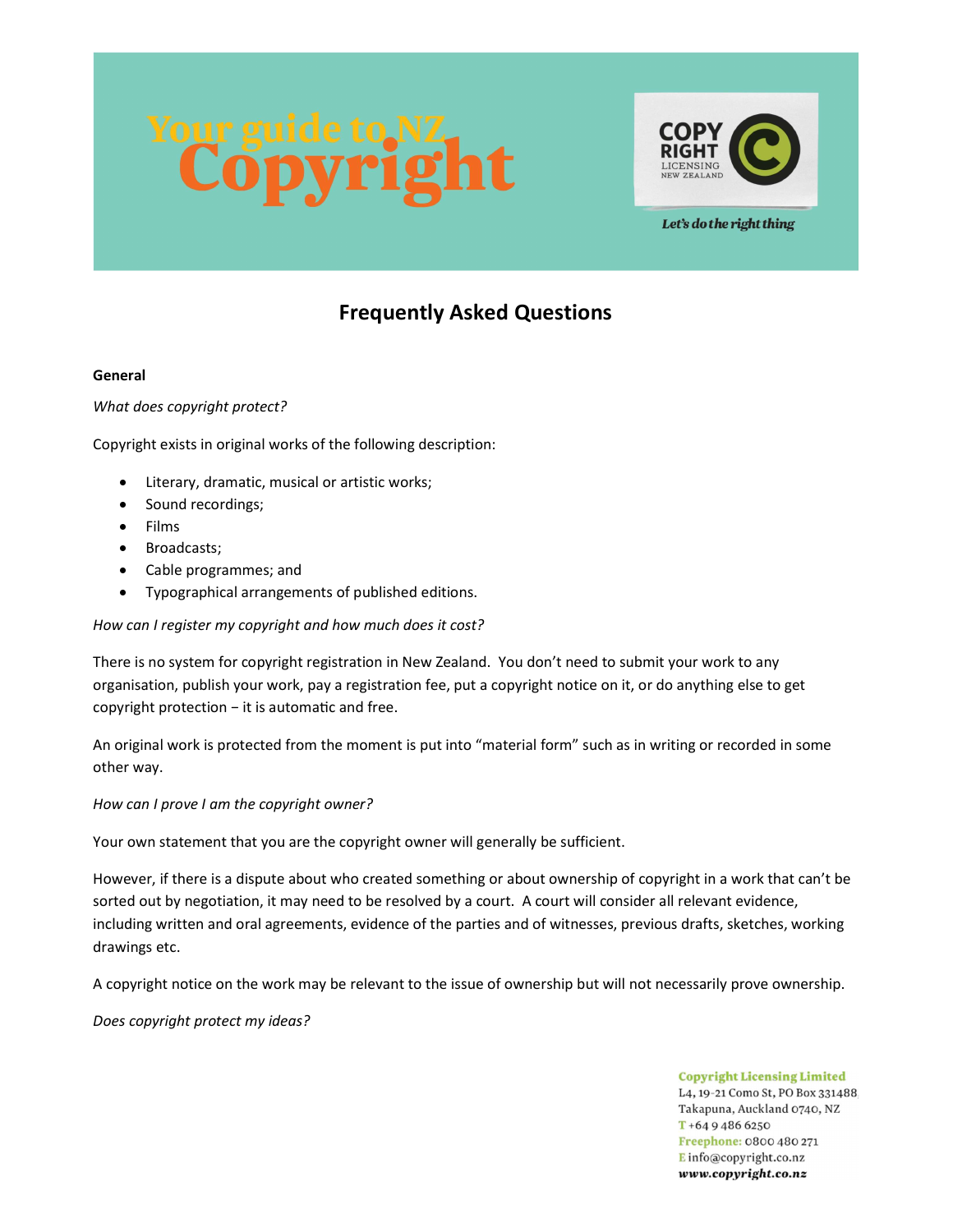No. Copyright does not protect ideas or information. It protects the expression or form that those ideas or information take. For example, an idea for a novel or screen play is not protected by copyright, nor is the subject matter of a photograph or painting.

However, ideas may be protected by other laws including where there is a duty of confidentiality and under the law of patent. Patent protection is available for products, processes, improvements and testing methods related to manufacturing that are useful, new, novel and inventive. Patent protection requires registration. In New Zealand, patents are registered with the Intellectual Property Office of New Zealand www.iponz.govt.nz.

## What is the standard form of copyright notice?

A common form of copyright notice is the copyright symbol "©", followed by the name of the copyright owner and the year of first publication. For example,

# © Phyllis Shirley Smith, 2007

In many publications, other words are added to the notice. For example: "Except as provided by the Copyright Act 1994, no part of this publication may be reproduced or stored in a retrieval system in any form or by any means without the prior written permission of the copyright owner".

However, there is no standard form of copyright notice − the copyright owner can decide on the wording used.

# Is my work protected by copyright overseas?

New Zealand is a party to several international treaties and agreements dealing with copyright protection. As a result, most work created by New Zealand residents, citizens and nationals will be recognised in most other countries. Similarly, most work created by people overseas is also protected in New Zealand under the Copyright Act.

If your work is to be published or distributed overseas, you may need advice from a legal professional who is familiar with the copyright law of the relevant country.

## Are logos on product packaging protected by copyright?

Copyright does protect some logos. Logos (and names, colours, sounds and smells) are also protected under other areas of the law, including trademark. Trademark protection usually depends on registration. In New Zealand, trademarks are registered with the Intellectual Property Office of New Zealand www.iponz.govt.nz.

## What can I do if someone has infringed my copyright?

If you think someone has infringed your copyright, you will usually need to get advice from a lawyer about your chances of success in a legal action and what steps you should take.

## What are the penalties for copyright infringement?

Where copyright is infringed, the copyright owner may bring a legal action against the infringer to recover damages or an account of profits. Damages is monetary compensation paid to the copyright owner for loss suffered in respect of the infringement. An account of profits is the profit made by the infringer from their infringing activities.

## What does "public domain" refer to?

The term "public domain" refers to material in which all copyright has expired. The term can also refer to material where the copyright owner has given very broad permissions to people to use it.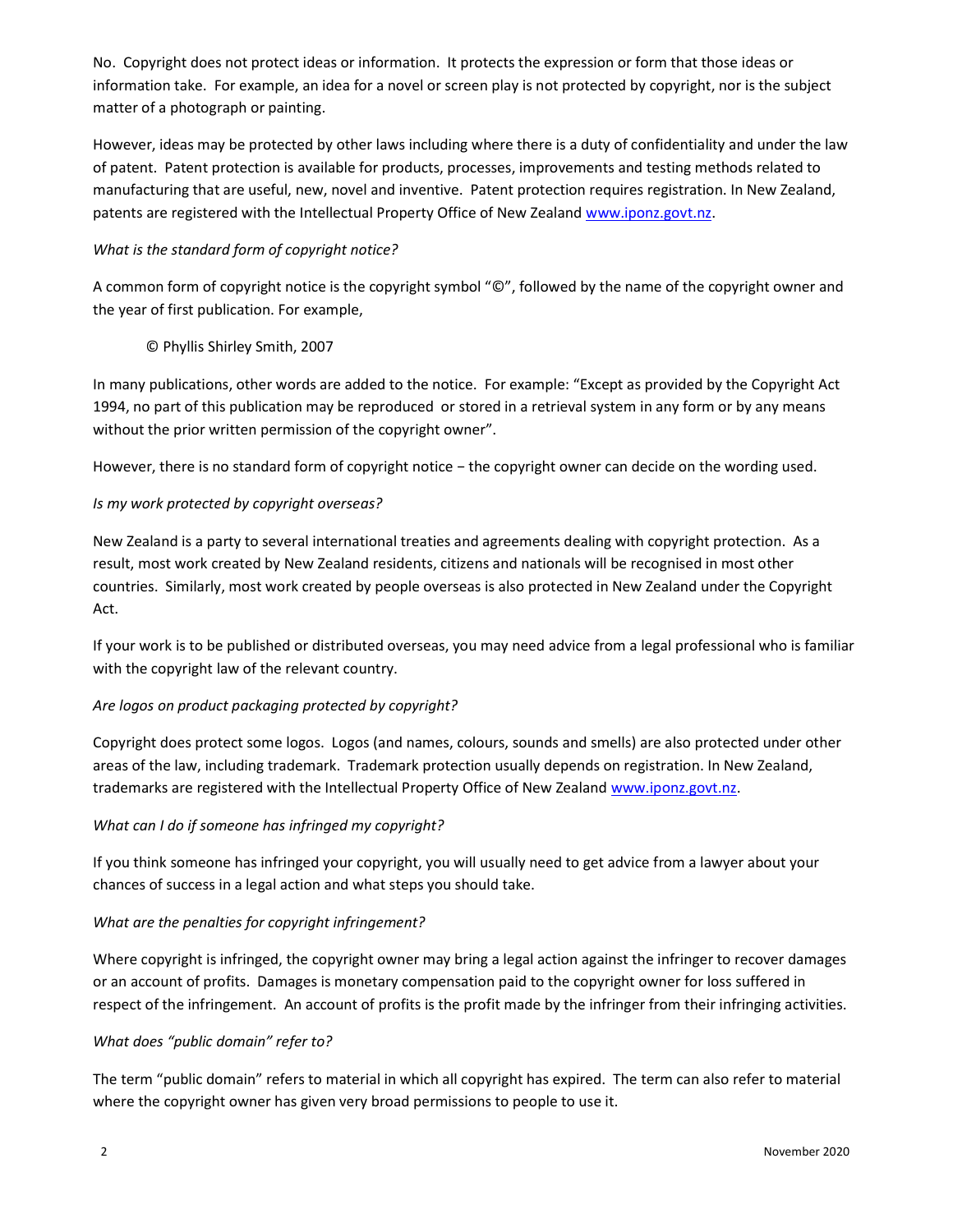#### Is everything on the Internet in the public domain?

No. Just because a work is on the Internet does not mean that it is in the public domain or "copyright-free".

## How long does copyright last?

In New Zealand, copyright in literary, dramatic, musical, and artistic works lasts for the life of the author plus fifty years from the end of the year in which the author dies.

Copyright in sound recordings and films lasts until the later of fifty years from the end of the year in which the work is made or is made available to the public.

Copyright in computer-generated works lasts until fifty years from the end of the year in which the work is made.

Where the authorship is unknown, copyright lasts until fifty years from the end of the year in which the work was first made available to the public.

The period of copyright protection is longer in Australia, Europe, and the United States − generally 70 years from the end of the year in which the author dies.

## Can I print or download material from the Internet?

Copyright laws generally apply to material on the Internet, in the same way as it applies to other material. Many web sites have specific copyright statements that relate to the content on that site and tell you what you can and cannot do with it.

However, where there is no copyright statement, this does not necessarily mean you have an implied licence to copy the material (either by printing or downloading it). In some circumstances you may copy the material without permission for your own research or private study purposes.

## Can I use someone else's work in my work if I alter at least 10% of it?

There is no copyright rule that allows copying if a percentage of a work is altered or a few changes are made. If there is a sufficient degree of resemblance between your work and the original, you probably need permission.

## Infringement

## How can I prove that someone has copied my work?

If the infringing work is not an identical copy of the original work, but is substantially like the original, it may still be possible to prove copying. It will depend on the circumstances of the case, including whether there is sufficient resemblance between the works and whether the other person has had an opportunity to copy the original work.

# Someone has photographed my sculpture and reproduced the image on T-shirts for sale to the public. Does this infringe my copyright?

No. The Copyright Act says that sculptures (and models for buildings, buildings and works of artistic craftsmanship) can be copied graphically, photographed, or filmed and copies issued to the public without permission.

## Has a painter infringed copyright in my photograph by reproducing it as a painting?

Yes. However, if the painter has merely painted the same image depicted in the photograph, there is no infringement of copyright.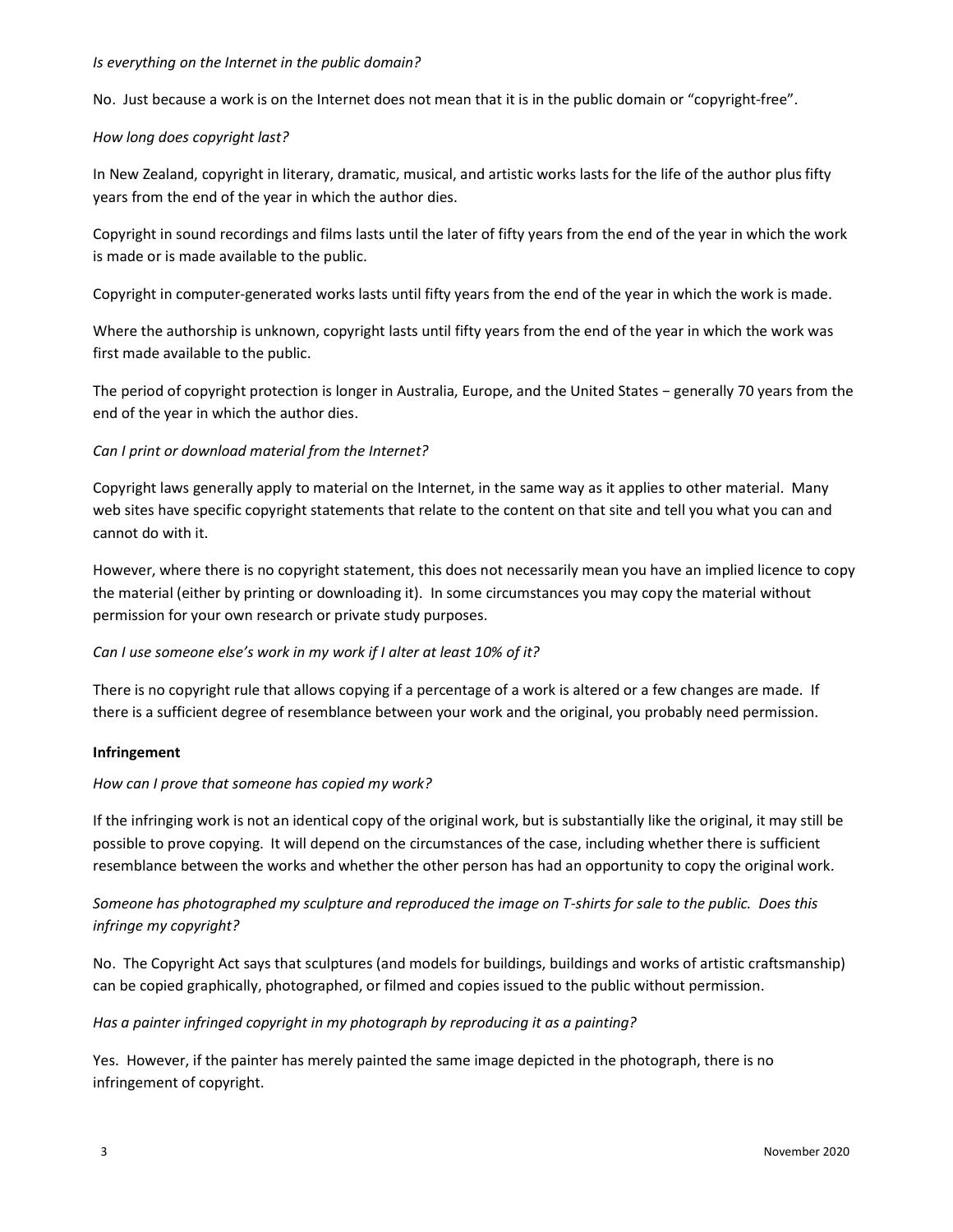## **Writers**

## I have an idea for a novel. How can I make sure no one else uses it?

Copyright does not protect ideas – it protects the *expression* of ideas, once they are put into material form, such as in writing. If you have an idea for a story (or any other type of creative work), the best way to ensure no one else uses it is to keep the idea to yourself. If you want to divulge your idea to any other person, you should get advice about the law of confidential information.

Can I translate a book into another language without permission?

No, you need permission from the copyright owner.

## Fair dealing

Do I need to acknowledge the source when I copy an extract for research or private study?

You are not obliged under copyright law to acknowledge the source of something you copy for research or private study, but it is good practice to do so. You may breach other laws if you falsely pass yourself off as the author of material you have copied.

Many educational institutions have standards and rules regarding the citation of third party works.

## Can I put copyright material on a website without the copyright owner's permission?

It is possible that putting material on a website could be for the purposes of research or study, but it is unlikely to be fair. Your best course of action is to get permission.

## Can I get someone else to copy material for me for my research or study?

Librarians of certain libraries prescribed under the Copyright Act may copy a "reasonable proportion" of a literary, dramatic or musical work or an article from a periodical, if you request it for the purpose of your research or private study.

Another person may be able to make you a copy if their employer organisation has a copyright licence which allows him or her to copy the material you want for you. For example, organisations that have a licence with Copyright Licensing Limited allow staff to photocopy extracts from books and journals for staff use.

# I have bought a book and I think my friend would be really interested in one of the chapters. Am I allowed to copy a chapter from the book for my friend?

Generally, if you want to make a copy of all or part of a copyright work for someone else, you need permission from both the author and the publisher. In limited circumstances you can copy reasonable extracts for your own purposes. For more information, see our information sheet Fair Dealing.

## Government use

Can a government department or agency make multiple copies of an article to hand out to staff?

Generally, no. A government body can only make copies if it owns the copyright in the publication. It may copy third party copyright material in specific circumstances, such as for national security, as long as it pays the copyright owner an equitable sum. For more information, see our information sheet Copyright and public administration.

Who owns copyright in a document commissioned by a government department?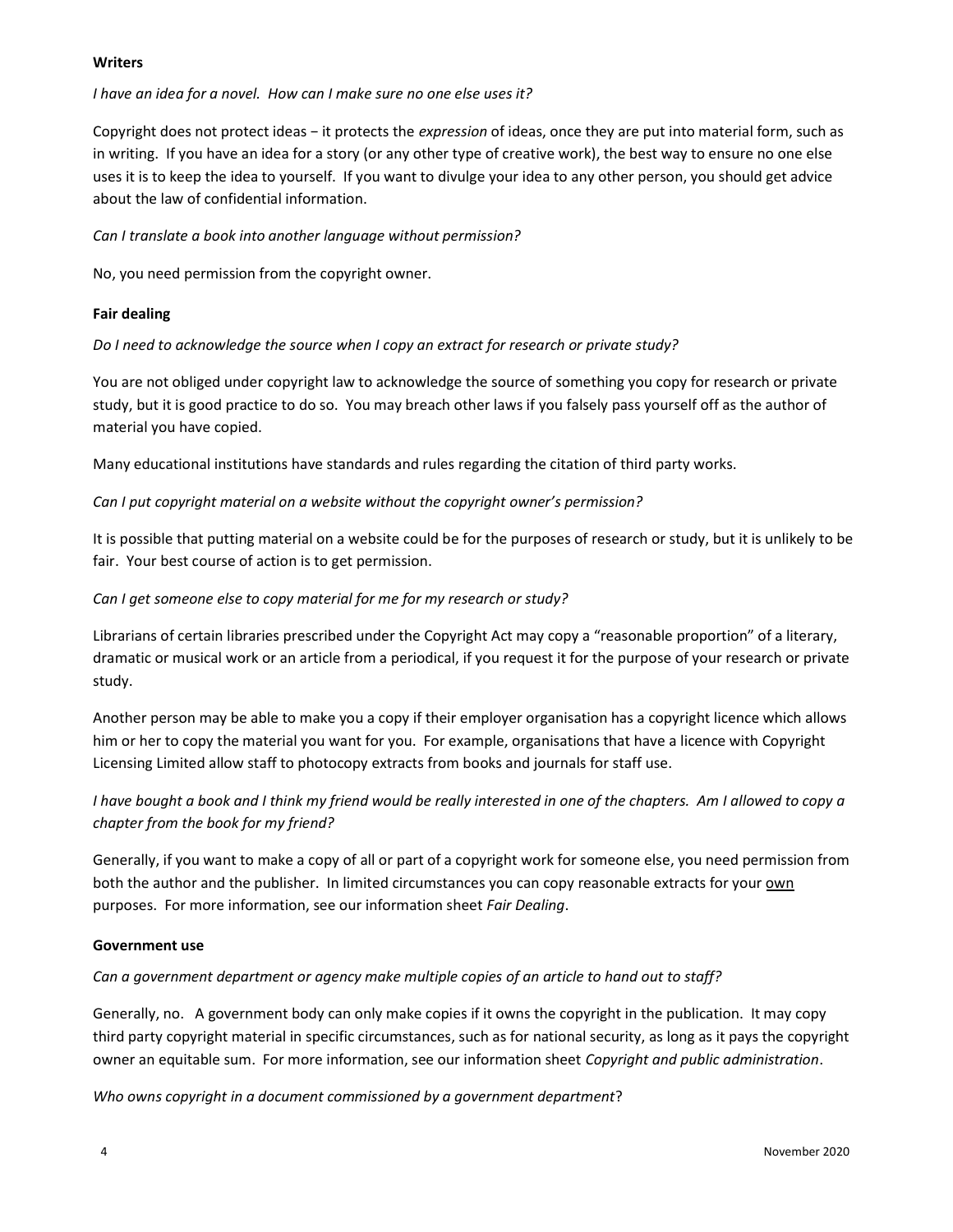The "Crown" (including NZ central government departments) is the first owner of any copyright in original works it commissions, unless there is agreement to the contrary.

## Film makers

## Can I include images of artistic works in my film?

Generally, you do need permission from the relevant copyright owners in the artistic works. However, there is an copyright exception which allows "incidental" copying of certain works included in a film. For example, if a scene shows a painting on the wall in the background, it is likely to be incidental copying.

Buildings, sculptures, models for buildings and works of "artistic craftsmanship" that are permanently displayed or open to the public can be filmed and commercialised without infringing copyright.

If you are intending to release your film in another country, you may need specialist legal advice on the extent to which you can rely on these exceptions.

## I am making a film and want to include music on the soundtrack. Do I need to get permission?

Generally, you do need permission from the relevant copyright owners in the music. Permission is needed, even if the music is incidentally captured on your film soundtrack. However, if the music is not *deliberately* copied, you may not need permission. If you film people performing music, you will also need permission from the performers.

## Can I include quotes from literary works in my film?

You will generally need permission if you want to include all or part of a literary work − such as a poem, short story or lyrics from a song − in your film, whether the words are spoken by a character or displayed on the screen.

## Do I need permission to write a screen play based on someone else's novel?

Yes, because the owner of copyright in a literary work has the exclusive right to adapt the work. However, you may not need permission if you are merely inspired by the ideas or information in the novel, because ideas and information are not generally protected by copyright.

## Can I use footage from another film in my film?

You need permission if the other film is still protected by copyright. You may also need separate clearance in respect of underlying copyright material in the footage and soundtrack of the other film.

## Film users

## Can I screen a film at a social club function?

The copyright owner generally has an exclusive right to show a film in public. If you screen a film for people outside a private or domestic sphere, you need permission from the copyright owner because the screening will be "in public" for copyright purposes.

## Can I copy a video or DVD I own into a new format?

You need permission to copy a film that is protected by copyright unless a special exception applies. Just because you own a physical copy of a film does not mean that you have the right to copy the film into either the same or a different format.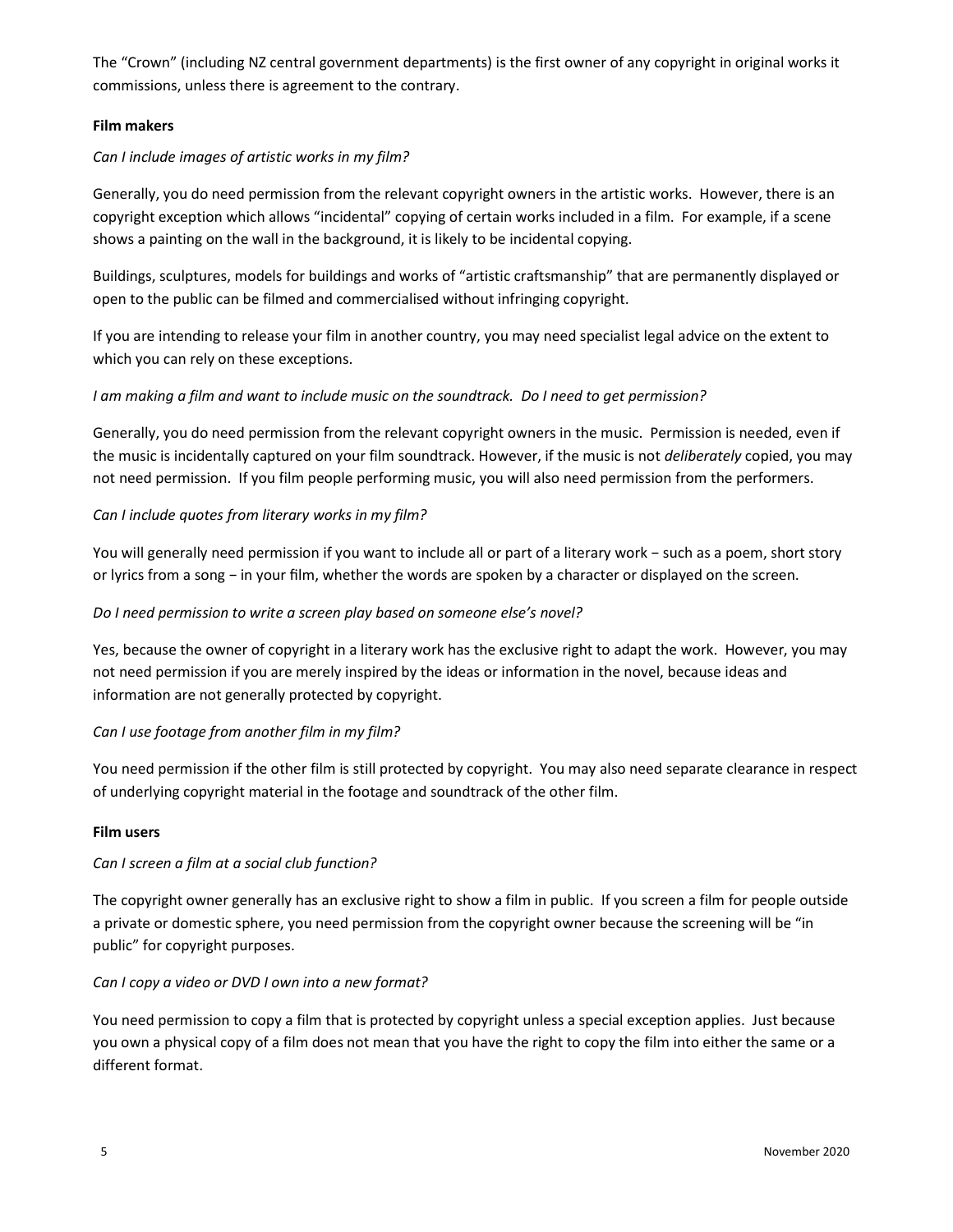#### Broadcast users/ fair dealing

#### Can I record a television program to watch later?

You can record a television programme for your private and domestic use, solely for the purpose of enabling you to watch the television program at a more convenient time.

You can also record a television programme for the purpose of making a complaint to the broadcaster or other person responsible for dealing with complaints about programme content.

However, you cannot keep the recording for longer than is necessary in each case.

### Photographers (Commissioned photographs)

If a client commissions me to take some photographs, but doesn't pay me, do I own the copyright in the photos?

If the client has agreed to pay you for the work, the copyright will still be owned by the client. However, you should be able to recover the debt from the client.

#### Photographers

#### Do I need permission to make copies of a photograph I own?

If you own the negative, transparency or print in which the image is embodied, you do not necessarily have the right to reproduce the image.

However, if you own copyright in the photograph, you are generally allowed to reproduce the image. If a client has commissioned you to take photos for private and domestic purposes and you own copyright in the photos, you cannot publish, show in public or broadcast the photo without the client's permission.

## Do I need permission to photograph a building?

Buildings that are permanently displayed or open to the public can be photographed and commercialised without infringing copyright.

#### Using photographs generally

#### Do I need permission to upload a copy of a photo onto my website?

Generally, yes. The owner of the copyright is the only person permitted to copy the work, including uploading the work onto the Internet. Unless any copyright exceptions apply (such as fair dealing for criticism or review), you will need to get permission to copy the work.

#### Commissioned works / ownership

If a client commissions me to make a sculpture, but does not pay me, do I own the copyright in the sculpture?

If the client has agreed to pay you for the work, the copyright will still be owned by the client.

If a client pays me to produce some design drawings, but the work is never completed, who owns the incomplete work?

Copyright in incomplete works will be owned by the commissioning party.

If a client pays me to paint a family portrait can they publish it in a magazine?